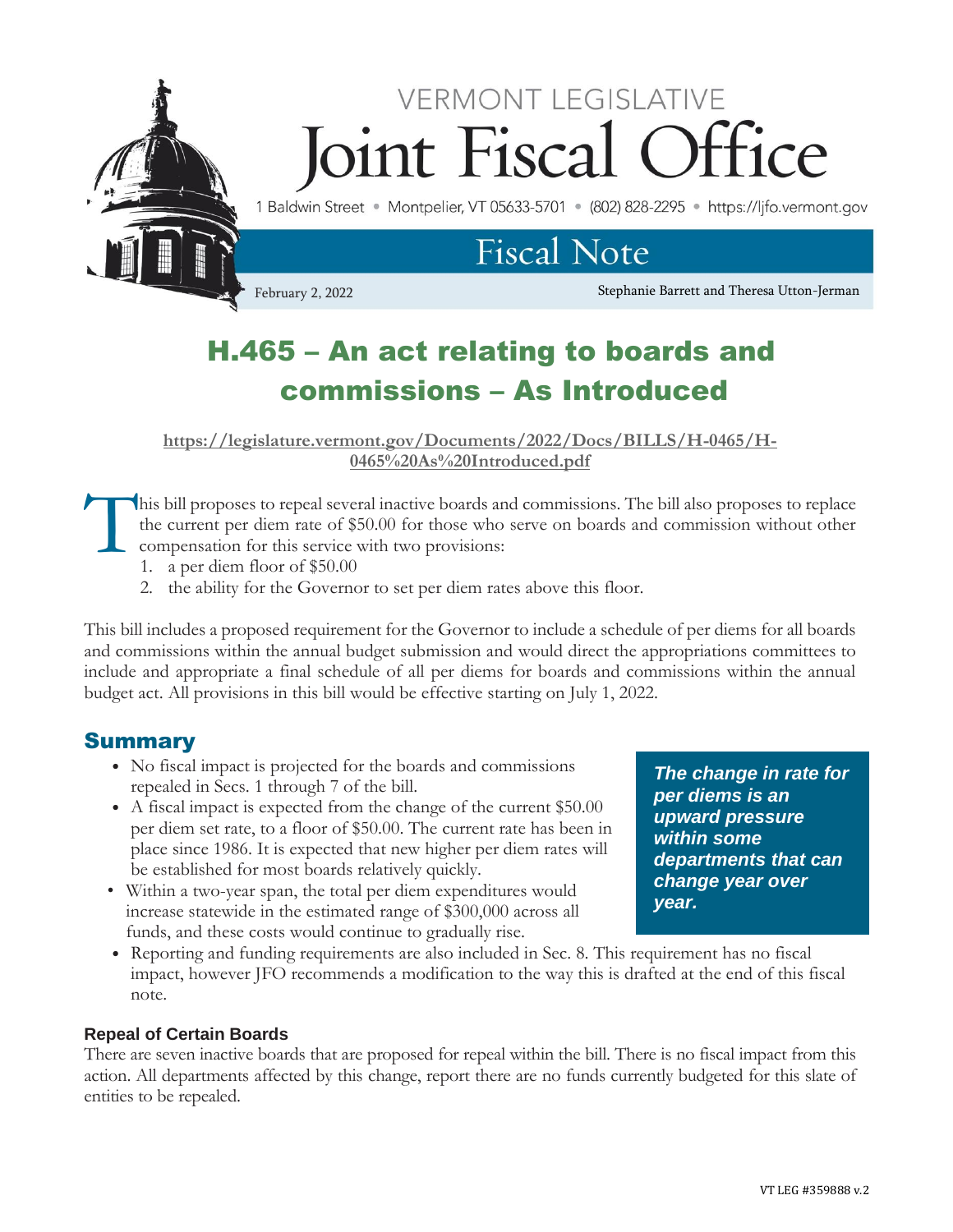### **Per Diems and Allowable Expense Reimbursement**

Currently, under 32 V.S.A.  $\S$  1010<sup>1</sup>, the per diem rate for most boards and commissions is set at \$50.00 per day for members serving on boards, commissions, councils, committees, or other management, policymaking, or advisory bodies created by statute in the Executive Branch. This payment is available to serving members who are otherwise not compensated for their time to attend board meetings. Sec. 8(a) of H.465, proposes to strike the current flat \$50.00 per diem rate and replace it with a \$50.00 minimum rate. This proposal would allow the Governor to set per diem rates at or above \$50.00.

Because this rate has been in place for so long, the expectation is that the rate for most boards will increase substantially and very quickly. The total per diem expenditure is estimated to nearly double in the next two years as result of the change in the proposed legislation. Prior to the pandemic in FY 2019, the total per diem expenditure statewide was approximately \$330,000. This total dropped to \$260,000 in FY 2020 and then increased to \$310,000 in FY 2021. These totals are typically funded in the range of 15% by federal funds, 50% by the General Fund and special funds cover the remaining 35%.

A total increase that is estimated in the range of \$300,000 is estimated by FY 2024 as a result of this proposed change. It is estimated that \$150,000 would be paid by the General Fund, special funds would bear an estimated \$105,000 impact and \$45,000 would be paid by federal funds. Because this impact will be distributed across many departments, and the scale of the increase will vary for each board, it is unclear whether departments can absorb the new costs or whether supplemental funding would be requested. Thereafter this expenditure amount is expected to increase annually as result of this change. Per diem expenses overall will also be impacted by the creation of new boards, commissions, and committees over time. Expense reimbursements such as meals and mileage are not impacted by this bill.

#### **Reporting Requirements**

Sec. 8(e) of H.465 proposes to require the Governor to submit a schedule of per diems to the appropriations committees with the annual budget submission. The appropriations committees would be required to review and include a final schedule of per diems within the budget act. The reporting requirement will allow the Legislature to track the changes in per diems over time. The Joint Fiscal Office has a recommended change to the directive regarding the budget. These funds must be administered within the State's financial system because the boards and commissions do not have the capacity to administer funds. The current funding and administrative capacity are already lodged across the agencies and departments of the State. Alternative language is suggested to meet the intent of the sponsors of the bill while not adding administrative burden.

#### *JFO Alternative Recommended Draft*

(e) The Governor may authorize per diem compensation and expense reimbursement in accordance with this section for members of all boards, commissions, councils, and committees and all other statutorycreated management, policymaking, or advisory bodies of the Executive Branch who do not receive compensation for their time serving, whether appointed by the Governor or not, including temporary study commissions, created by executive order. Per diem compensation authorized under this section shall be not less than \$50.00 per day. The annual budget report of the Governor submitted to the General Assembly as required by 32 V.S.A. § 306 shall contain a separate schedule, by entity, that provides the per diem compensation rate established for the current fiscal year and the per diem rate proposed for the next fiscal year. This schedule shall also provide, by entity, the total per diem amounts paid and total expenses

<sup>1</sup> 32 V.S.A. § 1010 – Sets the amount of per diems for certain boards and commissions at \$50.00: <https://legislature.vermont.gov/statutes/section/32/015/01010>